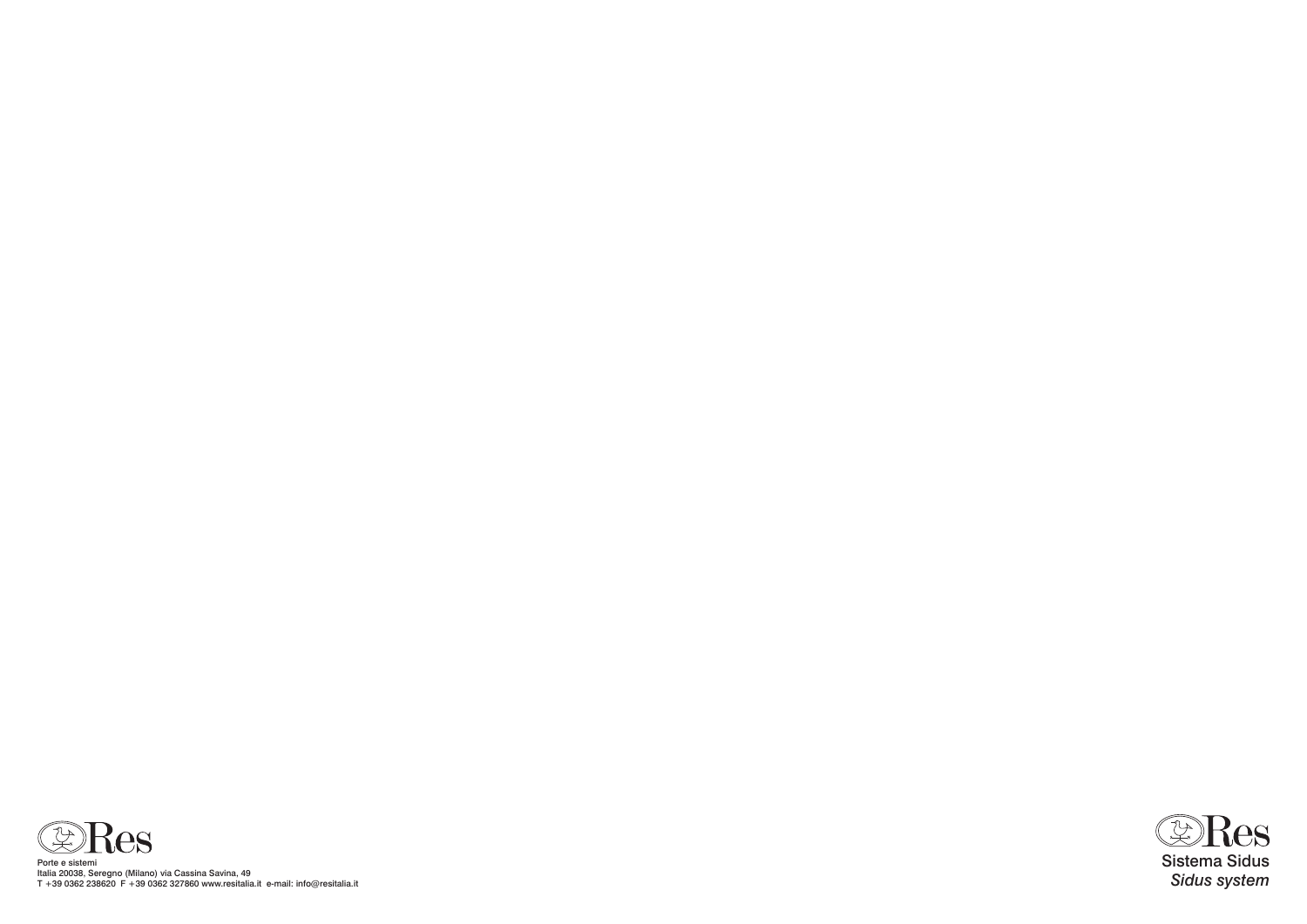





## Sistema Sidus *Sidus system*

Avvitare i relativi perni dei montanti, partendo dall'alto (Fig. **1**). Posizionare il montante ad una distanza di circa 17 cm dalla parete posteriore (fig. **2**).

*Screw up the uprights pivots starting from the top (fig. 1). Place the uprights at 17 cm distance from the back wall (fig. 2).*

Nel caso in cui, il top sia dotato di tubo appendiabiti, lo stesso deve essere assemblato al top prima della sua installazione al montante (fig. **3**-**4**).

*If the top has a hanger pole, fix it to the top before mounting the upright (fig. 3-4).* 

Dopo aver assemblato il ripiano al montante, (fig. **5**) bloccare gli stessi utilizzando un cacciavite a croce (fig. **6**-**7**). *After assembling the shelf to the upright, (fig. 5) fix them using a cross shaped screwdriver (fig. 6-7).*



Posizionare le basi (fig. **12**-**13**). *Place the bases (fig. 12-13).*





Ad avvenuto assemblaggio di montanti, tops e ripiani, fissare i montanti a soffitto, avvalendosi dei pistoni inseriti e, con un cacciavite a croce agire sul pistone per mezzo dei fori posizionati sulla parte superiore dei montanti (fig. **8**-**9**-**10**-**11**). *Once uprights, tops and shelves are mounted, hook the ceiling uprights using the pistons positioned inside them. By a cross shaped screwdriver force the piston thanks to the holes on the upper part of the uprights (fig. 8-9-10-11).*







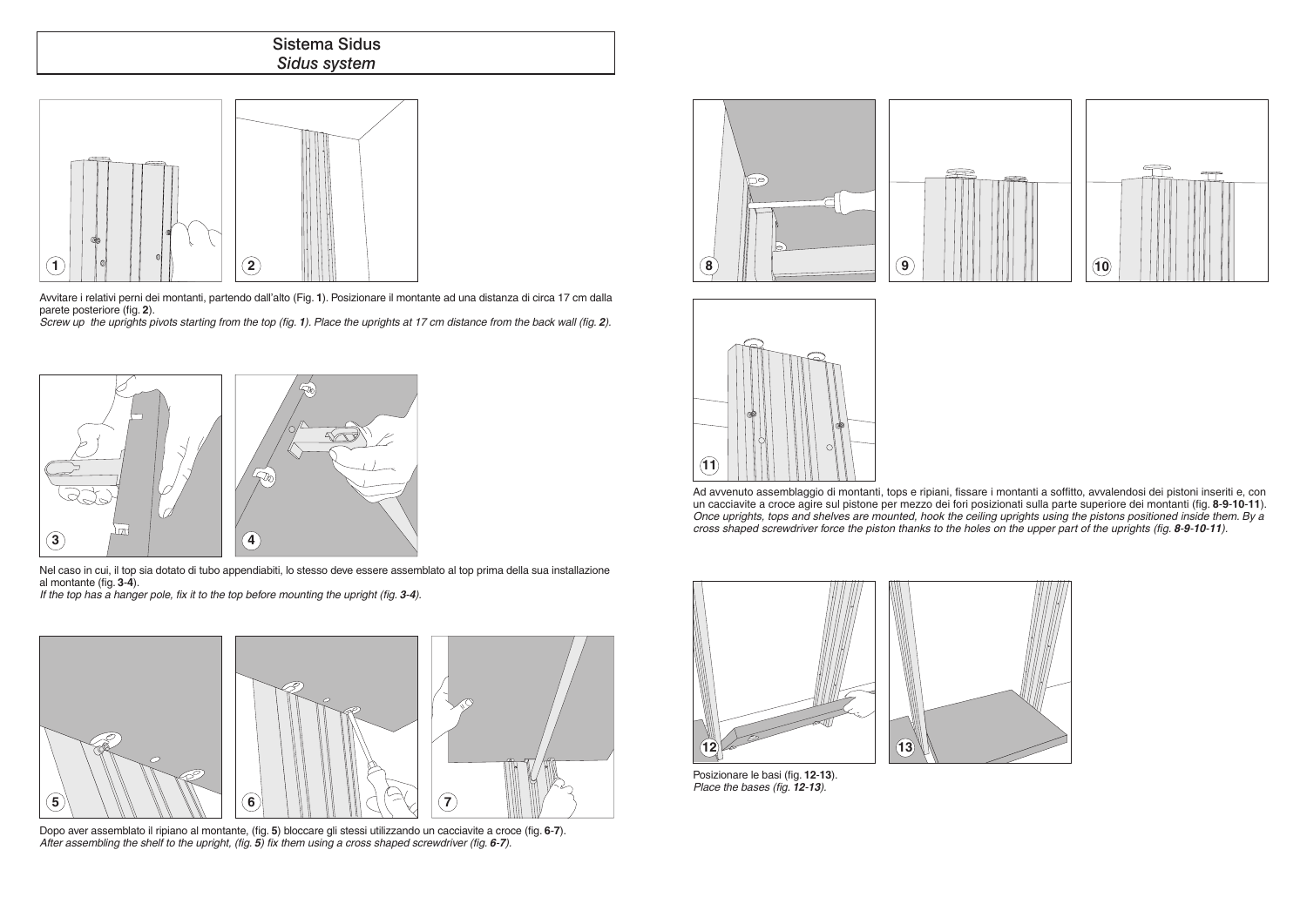Per il montaggio di differenti attrezzature a quelle sopra elencate, Vi invitiamo a consultare il relativo "MANUALE". *For mounting of equipments different from those listed here, please, follow the proper "INSTRUCTIONS HANDBOOK".*

Terminato il montaggio di tutti i ripiani, inserire i copri reggi ripiani (fig. **14**-**15**). In presenza di alzatine, fissare le stesse al ripiano predisposto, servendosi degli appositi agganci plastici. É sufficiente provocare lo scatto (click), esercitando una pressione frontale (fig. **16**-**17**).

*Once shelves have been mounted insert the shelves holders covers (fig. 14-15). If there are profiles, fix them to the prearranged shelf, using the proper plastic hooks. It is enough to click them, pressing on the front side (fig. 16-17).* 





## Sistema illuminante *Lighting System*